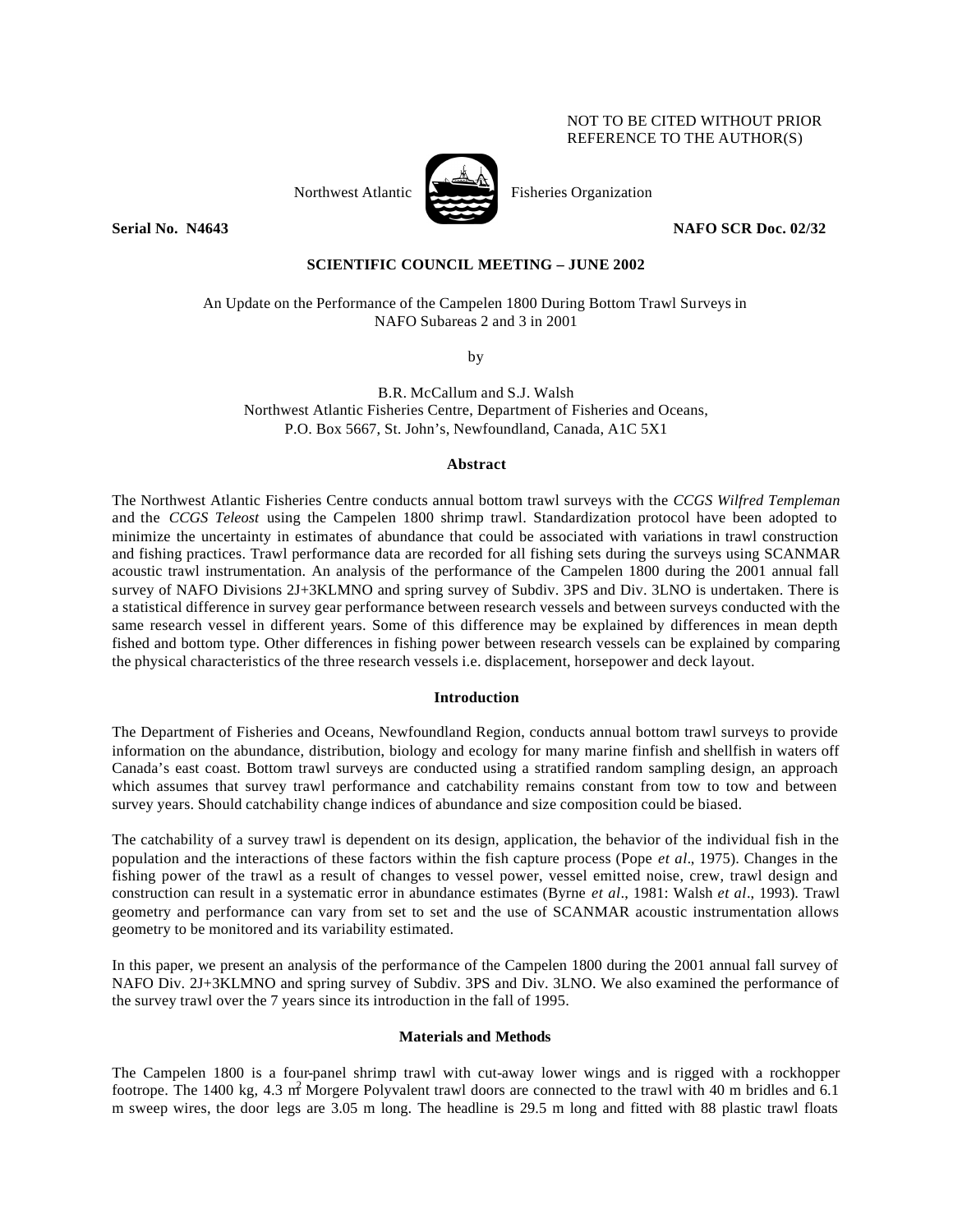(200 mm diameter). The 35.6 m long rockhopper footrope is constructed of 355 mm diameter rubber disks spaced at 200 mm intervals in the bosum and quarters and at 560 mm intervals in the wings. The body of the trawl is constructed of 4.0, 3.0 and 2.0 mm diameter polyethylene twine with mesh sizes (knot centre measurement) varying from 80 mm in the wings and 60 mm in the square and first bellies to 44 mm in the second and third bellies, extension and codend. A 7.0 m long knotless nylon liner of 12.7 mm mesh size was attached to the inside of the extension and codend. The extension, codend and liner are covered with a 140 mm cover bag constructed of 2.0 mm polyethylene twine (see McCallum & Walsh, 1996).

The large-scale fall survey of Div. 2J+3KLMNO is conducted by the *Canadian Coast Guard Ship (CCGS) Wilfred Templeman* and *CCGS Teleost* working together. Normally, the *Teleost* surveys depths from 100 to 1 500 m in Div. 2J+3K and >750 m in 3LMNO, whereas the *Wilfred Templeman* completes depths under 750 m in Div. 3LNO. Spring surveys of Subdiv. 3Ps and Div. 3LNO are completed by the *Wilfred Templeman*. A mechanical breakdown of the *Teleost* in 2001 and the *Wilfred Templeman* in 1996 necessitated the use of the Wilfred Templeman's "sister ship", the CCGS *Alfred Needler* in portions of the surveys in those years.

### **Trawl Standardization**

Prior to the beginning of each survey leg and after major damage during the survey, the trawls are measured using the NAFC Survey Trawl Checklist (McCallum and Walsh, 1985). Trawls are repaired according to specification, prior to the next fishing set.

Door spread, wingspread, headline height and trawl depth were measured using SCANMAR hydroacoustic instrumentation mounted on each trawl door, on the headline at the wing ends<sup>1</sup> and on the square 1.0 m behind the center of the headline. SCANMAR signals and DGPS navigational information were logged at 5-second intervals on a custom data acquisition software package (SEATRAWL). DGPS vessel speed was also logged by hand at 3 minute intervals by bridge staff. Acoustic noise was edited from the data during post mission processing with the application of range checks of: 0-1 200 m for depth, 0-100 m for door spread, 0-30 m for wingspread, 0-35 m for opening and 0-50 m for clearance. Filters are also applied to remove noise spikes and smoothing duplicates generated by SCANMAR receiver software.

Survey tow duration is 15 minutes long, starting from the moment the trawl touches bottom and ending when the trawl leaves the bottom. Touchdown and lift-off are determined using SCANMAR instrumentation. Gear performance data is collected from the time the trawl doors enter the water until they are retrieved, flags are placed in the data to indicate the start and end of the 15 minute tow. Tow duration is corrected post-mission using a more precise measure of on bottom time provided by the CTD (conductivity/temperature/depth) sensor. The trawl is towed at a vessel speed of 3.0 kts as indicated by the DGPS and the heading is in the direction of the next fishing station whenever possible. The correct warp ratio (warp length/water depth) for a given fishing depth was determined using the NAFC Warp Ratio Protocol (Walsh and McCallum, 1996).

Bridle angles  $(\theta)$  were calculated using the following equation:

$$
\sin \boldsymbol{q} = \frac{1/2(ds - ws)}{bl}
$$

where  $ds$  is the door spread,  $ws$  is the wingspread and  $bl$  is the bridle length (sum of the lengths of the sweep wire + lower bridle + door leg extensions).

# **Results and Discussion**

## *Trawl Geometry*

l

Table 1 shows a comparison of design parameters for the three research vessels. There are noteworthy differences, particularly with respect to displacement and horsepower and to a lesser extent warp specification. Table 2 shows

<sup>1</sup> Wing end sensors are mounted in stainless steel canisters to provide protection from trawling damage. Their weight in water is offset by adding 6 x 200 mm diameter floats (15.6 kg buoyancy) to the port wing end and 4 x 200 mm diameter floats (10.4 kg buoyancy) to the starboard wing.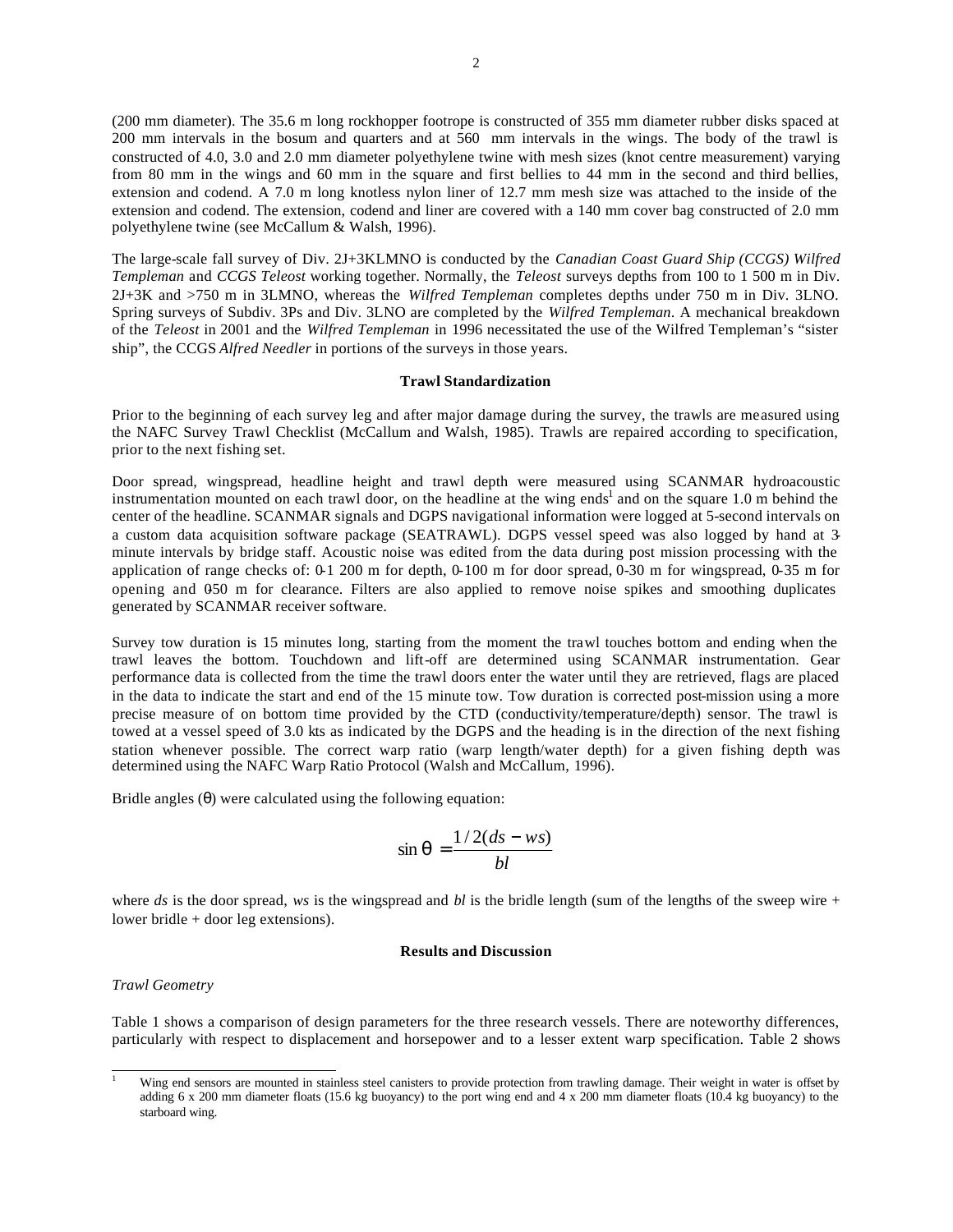the summary statistics for the *Wilfred Templeman* during fall groundfish survey for the years 1995 to 2001 inclusive. There was no statistical difference in wingspread from 2000 to 2001, however there was a significant difference in doorspread (Table 8). The variability of these parameters remained similar between the two years. Over the history of the survey, average doorspreads ranged from a low of 42.5 m (2000) to a high of 48.8 m (1995) with a overall mean of 45.7 m. Average wingspreads ranged from 15.5 m (1998) to 17.1 m (1995) with a overall mean of 16.2 m. The mean depth fished from 1995 to 2001 was 232 m.

The *Teleost*'*s* gear performance during the fall groundfish surveys is shown in Table 3. Both doorspread and wingspread were statistically different between the surveys in 2000 and 2001. Doorspread, wingspread and opening appeared to be more variable in 2001, this may be a reflection of the greater depths fished in that year. Average doorspreads ranged from a low of 52.3 m (1996/1997) to a high of 57.9 m (2001) with a overall mean of 54.1 m. Wingspreads ranged from 16.6 m (1996) to 18.6 m (2001) with a mean of 17.5 m. The mean depth fished from 1995 to 2001 was 525 m.

Table 4 shows the *Teleost* summary statistics for gear geometry at depths comparable to those fished by the *Wilfred Templeman*. A significant difference in all three-gear parameters was found when comparing between vessels in the same survey year and between survey years for 1997 and 2001. This is in contrast to 1996 where there was a significant difference in door spread and opening between the two vessels but no difference in wingspread (Walsh and McCallum, 1996). Variability in doorspread and wingspread may be the result of bottom type and/or differences in vessel displacement and sea motion and how these translate to the gear, particularly in shallow water.

*Alfred Needler* gear performance statistics for years in which that vessel was substituted into the fall survey (1996 and 2001) are shown in Table 5. Doorspread and wingspread was notably higher (20%) and variability lower in 2001 than in 1996. These differences are probably due to difference in average depth fish in both years, i.e. average depth fished in 2001, was twice that measured in the 1996 survey. During the 2001 fall surveys, there was a statistically significant difference in doorspread and wingspread between the *Alfred Needler* and the *Wilfred Templeman* and the *Alfred Needler* and the *Teleost*. Again, such differences in gear geometry could be accounted for by differences in average depth fished. Similar results were found in the analysis of the 1996 data from *Alfred Needler* and the *Wilfred Templeman* (Walsh and McCallum 1997). Although this difference could also be attributed to differences in average depths fished it is suspected that the *Alfred Needler*'s trawl was under-spread when compared to what would be expected by the *Templeman's* trawl at similar depths (Fig. 5). Inexperience of the crew in using this trawl, differences in propulsion and the use of heavier main trawl warps on the *Alfred Needler* may have contributed to the under-spreading of the trawl (Walsh and McCallum, 1997). However, in the 2001 survey, this does not appear to be the case and Fig. 5 shows good agreement with the predicted *Templeman's* data for deepwater.

Table 6 shows the summary statistics for the Wilfred Templeman during spring surveys of Subdiv. 3PS. There was no statistical difference in doorspread and wingspread between 2000 and 2001 (Table 8). Average door spreads range from a low of 44.0 m (2001) to a high of 47.9 m (1997), and the overall mean door spread over the survey years 1996 to 2000 was 45.8 m. Average wingspreads over this period ranged from 15.4 m to 16.4 m, with a mean of 16.0 m. There was no statistical difference in door spread between from one year to the next in the surveys from 1998 and 2000 (Table 8). The variability of door spread and wingspread between all survey years is relatively consistent, which may be a result of the low variation in depths fished.

Table 7 shows the summary statistics for the *Wilfred Templeman* during the spring surveys of 3LNO. Both average doorspread and wingspread were statistically higher in 2001 than in 2000. Average depth fished was comparable in both years and the reason for differences are not obvious. There was no statistical difference in either door spread or wingspread between the survey years 1998, 1999 and 2000 (McCallum and Walsh, 2001). Average door spread over the period 1996 to 2000 was 43.5 m, ranging from a low of 41.9 m (2000) to a high of 44.9 m (1996). Average wingspread ranged from a low of 14.8 m (1997) to a high of 15.9 m (1998, 2001) with a mean of 15.5 m.

Table 9 shows mean doorspread and wingspread for the three research vessels by 100 m depth intervals during the fall survey of 2001. Average doorspread and wingspread generally increase with depth and both tend to be greater on the *Teleost* for a given depth interval. The average door and wingspread for the trawl on the *Alfred Needler* and *Wilfred Templeman* are comparable, however there is less variability on the *Alfred Needler*. Figure 5 shows a semilog scatter plot of the *Teleost* data for each depth bin in Table 9 with the *Alfred Needler* and the *Wilfred*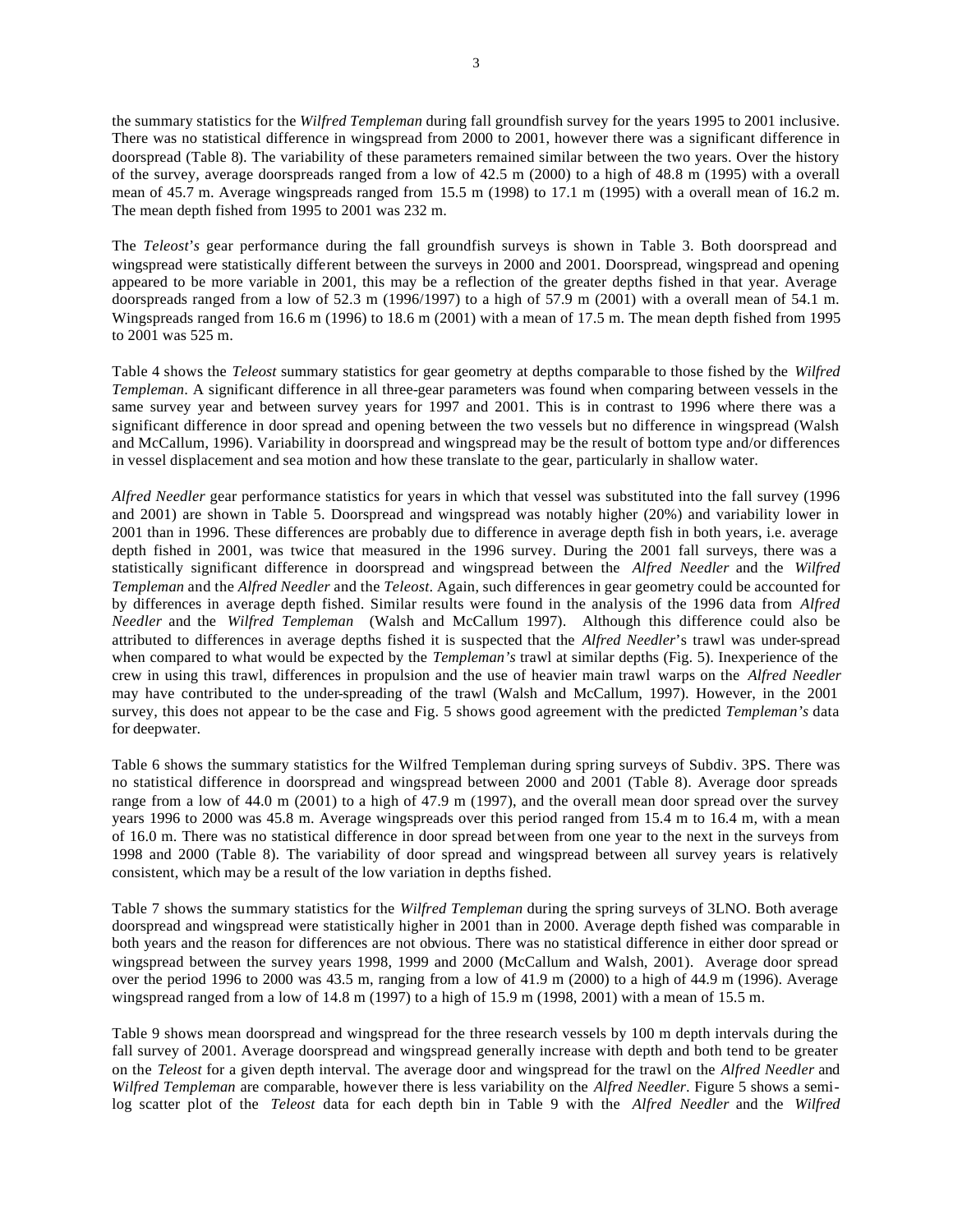*Templeman's* data for each bin overlaid on top. There appears to be a trend for the *Wilfred Templeman and Alfred Needler*'s trawl parameters to be less that that of the *Teleost* at comparable depths, i.e. the Campelen trawl on the Teleost is spreading more than the other two vessels.

In Table 10 mean swept area has been calculated using a measured wingspread (SCANMAR) and tow distance, which is derived from on bottom tow duration and an assumed vessel speed of 3.0 kts. This is compared with the swept area calculation commonly used in STRAP analysis i.e. a fixed wingspread of 16.8 mand a tow distance 0.8 nm. The area of seabed swept by the trawl varies with depth (Fig. 4).

### *Gear Performance*

Figure 1 demonstrates differences in mean door spread and wingspread for the *Wilfred Templeman* and *Teleost*, between survey years 1995-2001. Figure 2 shows a comparison of distances towed during the survey set between the Wilfred Templeman, Teleost and Alfred Needler for fall survey and for the Wilfred Templeman during the spring survey of 2001. DGPS tow distance is calculated from the start and end position of the tow as determined by the fishing officer and measured by the DGPS unit. In practice the fishing officer will use SCANMAR depth and height sensors to determine when the trawl has touched bottom and when it has left bottom after haul-back has commenced. A 15 minute tow at 3.0 kts will generally cover 0.75 nm under normal conditions. Average tow distances are shorter on the Wilfred Templeman  $(x = 0.71$  nm,  $cv = 19.4$  %) than the Teleost  $(x = 0.76$  nm,  $cv = 16.6$ %) or the Alfred Needler (x = 0.76 nm,12.8 %) during the fall survey. This is in contrast to 2000 when tow distances were shorter on the Teleost (x = 0.72 nm, 16.4%) than on the Wilfred Templeman (x = 0.74 nm, 32.1%) (McCallum and Walsh, 2001).

Figure 3 shows a comparison of tow duration from CTD time on bottom between the Wilfred Templeman, Teleost and Alfred Needler for the fall survey and the Wilfred Templeman during the spring survey of 2001. The trawl mounted CTD is used to determine a more precise measure of the time elapsed between trawl touch down and liftoff. Distance towed is calculated using tow duration and vessel speed. Tow durations tend to be the longer on the Alfred Needler ( $x = 16.3$  min., 10.7%), than either the Teleost (15.9 min., 12.6%) or the Wilfred Templeman (15.5) min., cv = 6.9%). This may be due to the inexperience of the Alfred Needler's crew with NAFC touch-down and lift-off protocols.

# **Conclusions**

There is a statistical difference in survey gear performance between research vessels and between surveys conducted with the same research vessel in different years. However, some of this difference may be explained by differences in mean depth fished and bottom type. Other differences in fishing power between research vessels can be explained by comparing the physical characteristics of the three research vessels i.e. displacement, horsepower and deck layout. For example, the higher door spreads encountered on the Teleost when compared to the Templeman and the Alfred Needler in similar depths are most likely the result of the greater distance found between the gallows blocks. After 6 years of trawl gear data collection we have considerable information on the performance of the NAFC 's Campelen 1800 survey trawl. There is now sufficient trawl gear data to examine in more detail the differences in geometry of the Campelen aboard each vessel. The next step in the analysis is to weigh the measurements of trawl parameters by depth and re-examine some of the results summarized here. In addition, it is hope that we can incorporate bottom sediment type which affects trawl performance and which could account for some of the between years differences in surveys of similar depths.

#### **References**

- Byrne, C.J., T.R. Azarovitz, and M.P. Sissenwine. 1981. Factors affecting variability of research vessel trawl surveys. *Can. Spec. Publ. Fish. Aquat Sci*., **58**:258-273
- McCallum, B.R., and S.J. Walsh. MS 1995. Survey trawl standardization used in groundfish surveys. *ICES C.M. Doc.*, No. B:25, 13 p.
- McCallum, B.R., and S.J. Walsh. 1996, Groundfish survey trawls used at the Northwest Atlantic Fisheries Centre, 1971- present. *NAFO Sci. Coun. Studies*, **29**:93-104
- McCallum, B.R., and S.J. Walsh. 1997, Performance of the Campelen 1800 shrimp trawl during the Northwest Atlantic Fisheries Center 1995 and 1996 fall groundfish surveys, DFO regional cod assessment document.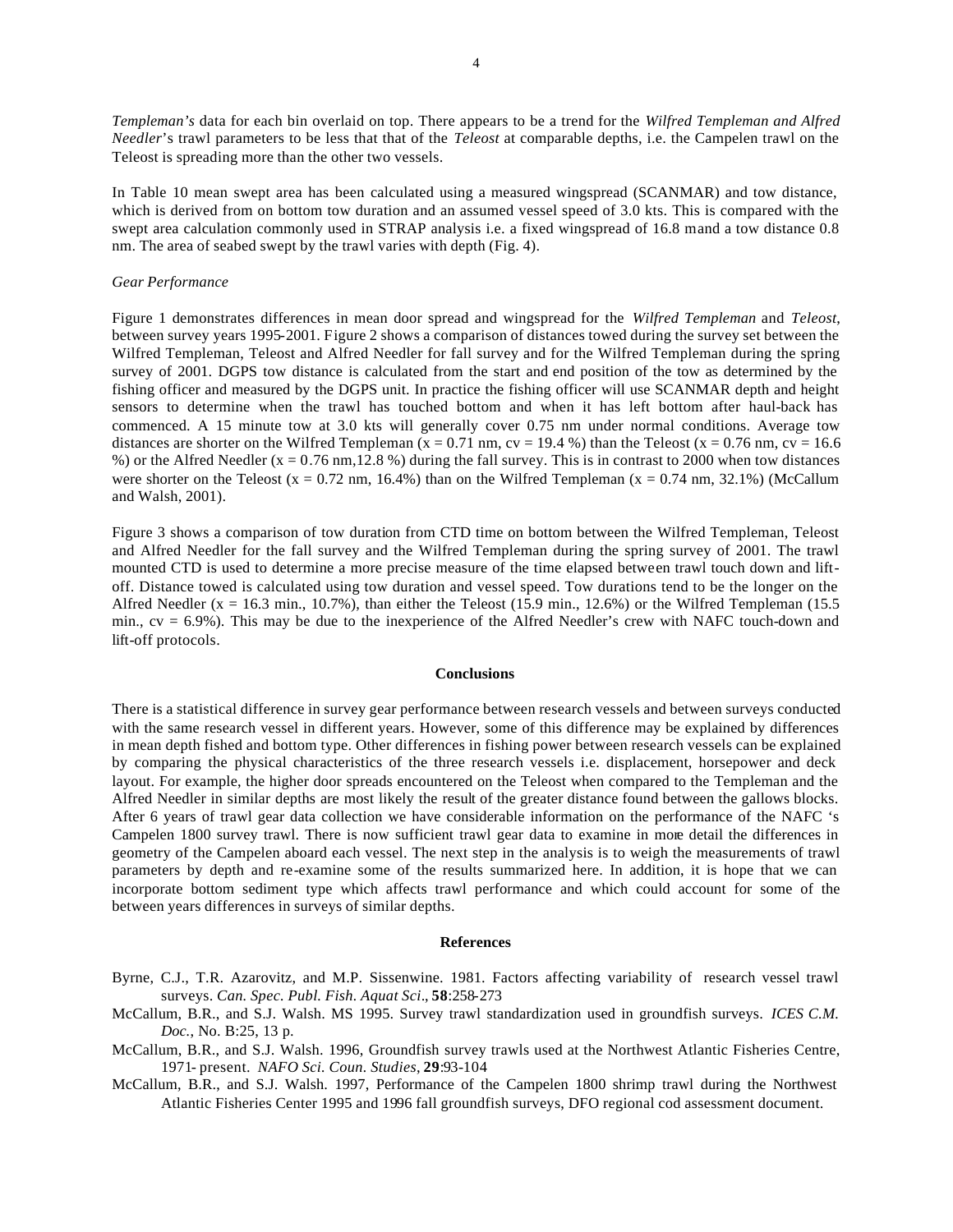- McCallum, B. R., and S.J. Walsh. 1999. Analysis of the performance of the Campelen 1800 shrimp trawl during the annual Canadian bottom trawl surveys of sub-area 2J+Divisions 3KLMNO, 3Ps and 3LNO. *NAFO SCR Doc*., No. 99/46.
- McCallum, B.R., and S.J. Walsh. 2001. Evaluating the success of the survey trawl standardization program at the Northwest Atlantic Fisheries Center. *NAFO SCR Doc*., No. 01/26.
- Pope, J.A., A.R. Margetts, J.M. Hanley, and E.F. Akyuz. 1975. Manual of Methods for Fish Stock Assessment: PartIII- Selectivity of Fishing Gear. *FAO Fish. Tech. Rpt*., **41**: 65 p.
- Walsh, S.J., and B.R. McCallum. 1996. Performance of the Campelen 1800 shrimp trawl during the northwest atlantic fisheries center 1995 fall groundfish survey. *NAFO SCR Doc*., No. 96/51.
- Walsh, S.J., P.A. Koeller, and W.D. Mckone. 1993. Proceedings of the international workshop on survey trawl mensuration, Northwest Atlantic Fisheries Centre, St. John's, Newfoundland, March 18-19, 1991. *Can. Tech. Rep. Fish. Aquat. Sci*., **1911**: 114 p.
- Walsh, S.J., and B.R. McCallum. 1997. Observations on the varying fishing powers of Canadian survey vessels and trawls. *NAFO SCR Doc*., No. 97/96, 9 p

| Table 1. Research vessel particulars. |                          |                       |                |  |  |  |  |  |  |  |
|---------------------------------------|--------------------------|-----------------------|----------------|--|--|--|--|--|--|--|
| Particulars                           | <b>Wilfred Templeman</b> | <b>Alfred Needler</b> | <b>Teleost</b> |  |  |  |  |  |  |  |
| Vessel                                |                          |                       |                |  |  |  |  |  |  |  |
| Length (m)                            | 50.3                     | 50.3                  | 63.0           |  |  |  |  |  |  |  |
| Breadth (m)                           | 11.0                     | 11.0                  | 14.2           |  |  |  |  |  |  |  |
| Draft (m)                             | 4.3                      | 4.9                   | 7.2            |  |  |  |  |  |  |  |
| Displacement (t)                      | 1125                     | 958                   | 2215           |  |  |  |  |  |  |  |
| Power (hp)                            | 2000                     | 2600.0                | 4000           |  |  |  |  |  |  |  |
| Warp Spec.                            |                          |                       |                |  |  |  |  |  |  |  |
| - Diameter (mm)                       | 25.4                     |                       | 25.4           |  |  |  |  |  |  |  |
| - Weight (kg/m)                       | 3.0                      |                       | 3.0            |  |  |  |  |  |  |  |
| *Gallows Blocks (m)                   | 5.3                      | 5.3                   | 7.9            |  |  |  |  |  |  |  |
| Riaaina                               |                          |                       |                |  |  |  |  |  |  |  |
| Doors                                 | 4.3m/1400 kg             |                       |                |  |  |  |  |  |  |  |
| Sweeps (m)                            | 6.1                      |                       |                |  |  |  |  |  |  |  |
| Bridles (m)                           | 40                       |                       |                |  |  |  |  |  |  |  |
| Buoyancy (kg)                         | 226.5                    |                       |                |  |  |  |  |  |  |  |
| Headline (m)                          | 29.5                     |                       |                |  |  |  |  |  |  |  |
| Fishing line (m)                      | 19.5                     |                       |                |  |  |  |  |  |  |  |
| Footgear                              |                          |                       |                |  |  |  |  |  |  |  |
| Length (m)                            | 35.6                     |                       |                |  |  |  |  |  |  |  |
| Material                              | 102 rubber disks         |                       |                |  |  |  |  |  |  |  |
|                                       | (rockhopper)             |                       |                |  |  |  |  |  |  |  |
| Weight in air (kg)                    | 501.3                    |                       |                |  |  |  |  |  |  |  |
| Size (diameter cm)                    | 35                       |                       |                |  |  |  |  |  |  |  |
| Mesh Size (mm)                        |                          |                       |                |  |  |  |  |  |  |  |
| Wings/square                          | 80/60                    |                       |                |  |  |  |  |  |  |  |
| <b>Bellies</b>                        | 60/44                    |                       |                |  |  |  |  |  |  |  |
| Codend                                | 44                       |                       |                |  |  |  |  |  |  |  |
| Liner                                 | 12.7                     |                       |                |  |  |  |  |  |  |  |
| Material                              | Polyethelylene           |                       |                |  |  |  |  |  |  |  |

\* Distance between Gallows Blocks.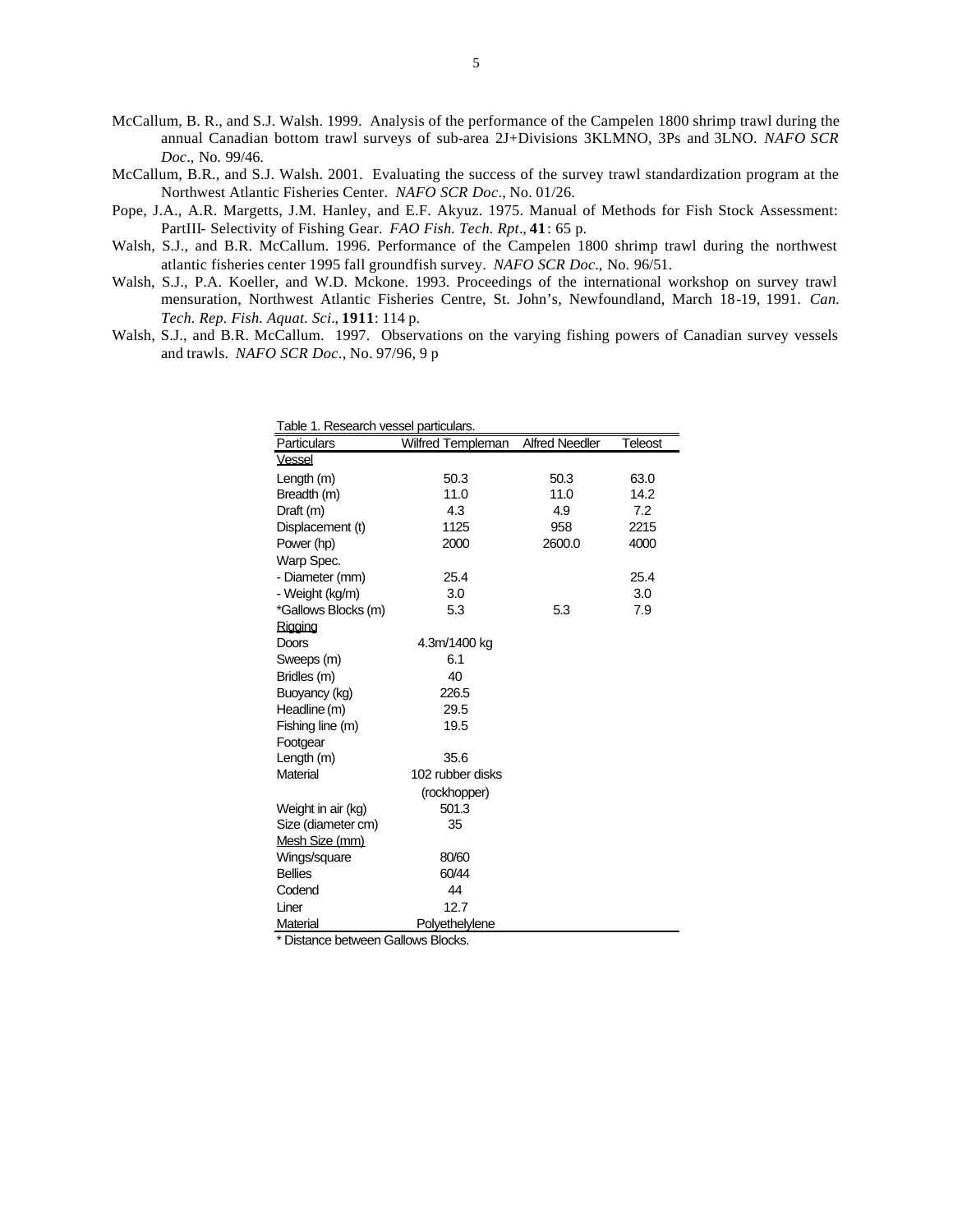| Survey | Variable     | No. Obs. | X     | $\infty$ | Min. | Max. |
|--------|--------------|----------|-------|----------|------|------|
| 1995   | Depth        | 169      | 285.4 |          |      |      |
|        | Doors        | 169      | 48.8  | 13.0     | 16.1 | 56.4 |
|        | Wings        | 167      | 17.1  | 9.0      | 12.5 | 22.8 |
|        | Opening      | 161      | 4.4   | 13.0     | 3.5  | 7.6  |
|        | Bridle Ang.  | 161      | 19.2  | 15.0     | 7.4  | 22.6 |
| 1996   | Depth        | 312      | 239   |          |      |      |
|        | Doors        | 319      | 48.3  | 10.1     | 15.6 | 60.7 |
|        | Wings        | 327      | 16.9  | 10.9     | 6    | 23.6 |
|        | Opening      | 312      | 4.7   | 14.6     | 2.5  | 11.7 |
|        | Bridle Ang.  | 249      | 18.6  | 2.2      | 0.5  | 23.7 |
| 1997   | Depth        | 268      | 169   |          |      |      |
|        | Doors        | 278      | 45.6  | 10.7     | 26.5 | 58.3 |
|        | Wings        | 244      | 16.2  | 13.3     | 6.6  | 28.1 |
|        | Opening      | 274      | 4.8   | 10.9     | 2.5  | 7.8  |
|        | Bridle Ang.  | 239      | 17.2  | 15.9     | 7.5  | 29   |
| 1998   | Depth        | 365      | 213.3 |          |      |      |
|        | Doors        | 389      | 44.2  | 13.1     | 26.5 | 63.8 |
|        | Wings        | 356      | 15.5  | 9.5      | 11.6 | 20.3 |
|        | Opening      | 366      | 5.2   | 12.8     | 2.3  | 10.3 |
|        | Bridle Ang.  | 351      | 17    | 16.3     | 8.7  | 26.3 |
| 1999   | Depth        | 312      | 342.6 |          |      |      |
|        | Doors        | 290      | 46.2  | 16.6     | 14.9 | 69.5 |
|        | Wings        | 294      | 16.6  | 11.4     | 7.5  | 21.9 |
|        | Opening      | 273      | 4.9   | 16.4     | 2.2  | 10.9 |
|        | Bridle Ang.  | 274      | 17.3  | 21.3     | 7.1  | 31.3 |
| 2000   | Depth        | 168      | 172.6 |          |      |      |
|        | Doors        | 156      | 42.5  | 10.3     | 30.5 | 54.3 |
|        | Wings        | 155      | 15.6  | 6.8      | 12.5 | 18.4 |
|        | Opening      | 155      | 4.6   | 12.7     | 2.9  | 8.0  |
|        | Bridle Ang.  | 143      | 16.0  | 13.8     | 9.5  | 21.9 |
| 2001   | Depth        | 361      | 202.9 |          |      |      |
|        | <b>Doors</b> | 358      | 44.7  | 10.1     | 29.0 | 55.3 |
|        | Wings        | 241      | 15.6  | 7.2      | 11.3 | 18.6 |
|        | Opening      | 346      | 4.5   | 11.9     | 2.7  | 8.7  |
|        | Bridle Ang.  | 240      | 16.5  | 12.5     | 10.4 | 22.1 |

Table 2. Summary statistics of Wilfred Templeman gear geometry during the fall groundfish surveys of 3KLNO.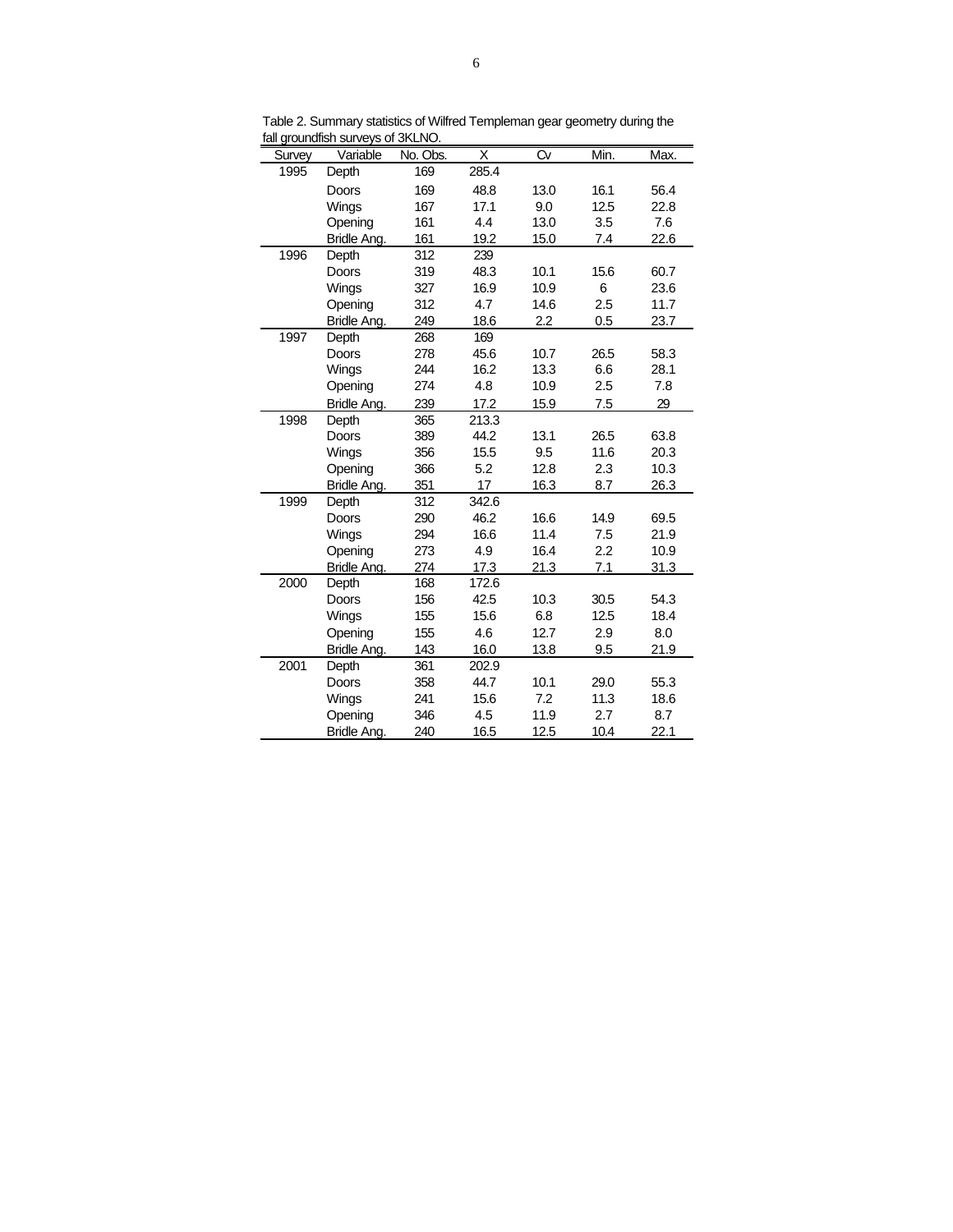| Survey | Variable    | No. Obs. | X     | Cv   | Min. | Max. |
|--------|-------------|----------|-------|------|------|------|
| 1995   | Depth       | 139      | 418.6 |      |      |      |
|        | Doors       | 140      | 53.0  | 13.0 | 21.7 | 72.6 |
|        | Wings       | 137      | 17.0  | 12.0 | 10.4 | 24.0 |
|        | Opening     | 142      | 4.1   | 15.0 | 2.2  | 6.4  |
|        | Bridle Ang. | 126      | 21.5  | 15.0 | 6.6  | 31.8 |
| 1996   | Depth       | 396      | 426.2 |      |      |      |
|        | Doors       | 338      | 52.3  | 10.3 | 21.6 | 65.2 |
|        | Wings       | 292      | 16.6  | 8.4  | 11.6 | 24.9 |
|        | Opening     | 332      | 4.2   | 13.3 | 1.9  | 6.7  |
|        | Bridle Ang. | 291      | 21.2  | 13.4 | 4.4  | 27.9 |
| 1997   | Depth       | 371      | 465.4 |      |      |      |
|        | Doors       | 394      | 52.3  | 12.4 | 21.6 | 65.8 |
|        | Wings       | 377      | 17.4  | 7.9  | 11.5 | 20.7 |
|        | Opening     | 401      | 4.5   | 15.8 | 3.3  | 10.5 |
|        | Bridle Ana. | 360      | 20.8  | 15.4 | 2.7  | 27.4 |
| 1998   | Depth       | 387      | 473.9 |      |      |      |
|        | Doors       | 418      | 54.8  | 11.3 | 36.1 | 70.2 |
|        | Wings       | 402      | 17.4  | 7.0  | 12.4 | 21.4 |
|        | Opening     | 412      | 3.9   | 14.8 | 2.4  | 6.3  |
|        | Bridle Ang. | 383      | 22.3  | 15.1 | 13.3 | 39.9 |
| 1999   | Depth       | 275      | 430.3 |      |      |      |
|        | Doors       | 274      | 54.0  | 10.2 | 28.1 | 69.7 |
|        | Wings       | 260      | 17.8  | 6.6  | 12.5 | 22.0 |
|        | Opening     | 268      | 4.0   | 14.0 | 3.2  | 9.6  |
|        | Bridle Ang. | 259      | 22.0  | 12.9 | 9.1  | 29.5 |
| 2000   | Depth       | 414      | 563.3 |      |      |      |
|        | Doors       | 409      | 54.8  | 10.3 | 25.8 | 67.0 |
|        | Wings       | 327      | 17.8  | 7.4  | 11.0 | 22.1 |
|        | Opening     | 386      | 4.0   | 17.7 | 3.1  | 9.4  |
|        | Bridle Ang. | 324      | 22.3  | 13.5 | 8.6  | 28.8 |
| 2001   | Depth       | 168      | 900   |      |      |      |
|        | Doors       | 163      | 57.9  | 16.1 | 17.4 | 81.9 |
|        | Wings       | 156      | 18.7  | 10.4 | 14   | 24.2 |
|        | Opening     | 162      | 3.7   | 31.7 | 1.7  | 14.6 |
|        | Bridle Ang. | 151      | 23.6  | 18.9 | 6.9  | 36.1 |

Table 3. Summary statistics of Teleost gear geometry during the fall surveys of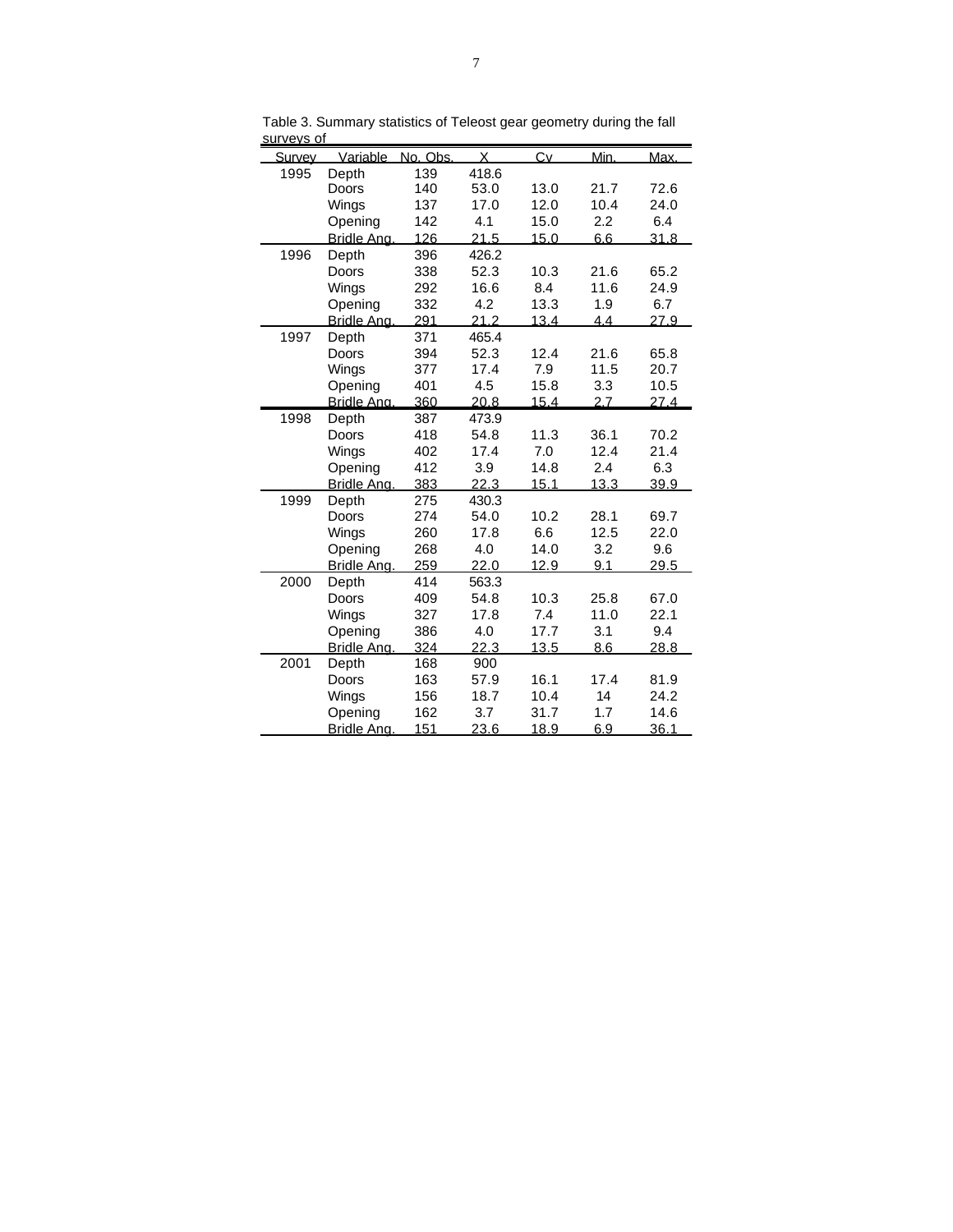| Survey       | Variable     | No. Obs. | $\overline{\mathsf{x}}$ | O۷   | Min. | Max. |
|--------------|--------------|----------|-------------------------|------|------|------|
| 1995         | Depth        | 111      | 298.8                   |      |      |      |
| $615m$       | Doors        | 103      | 51.4                    | 11.0 | 21.7 | 63.1 |
|              | Wings        | 104      | 16.7                    | 12.0 | 10.4 | 24.0 |
|              | Opening      | 104      | 4.1                     | 14.0 | 3.3  | 6.4  |
|              | Bridle Ang.  | 94       | 20.5                    | 12.0 | 6.0  | 26.1 |
| 1996         | Depth        | 300      | 336.6                   |      |      |      |
| $<$ 855 $m$  | Doors        | 295      | 51.3                    | 9.5  | 21.6 | 64.0 |
|              | Wings        | 259      | 16.5                    | 8.3  | 11.6 | 24.9 |
|              | Opening      | 288      | 4.6                     | 13.3 | 1.9  | 6.7  |
|              | Bridle Ang.  | 291      | 20.7                    | 12.5 | 4.4  | 27.9 |
| 1997         | Depth        | 316      | 344.0                   |      |      |      |
| <788m        | Doors        | 303      | 49.8                    | 10.3 | 12.1 | 64.4 |
|              | Wings        | 293      | 16.9                    | 7.5  | 5.7  | 20.7 |
|              | Opening      | 310      | 4.6                     | 15.1 | 3.4  | 10.5 |
|              | Bridle Ang.  | 281      | 19.6                    | 12.8 | 2.7  | 27.1 |
| 1998         | Depth        | 272      | 432.2                   |      |      |      |
| < 1100m      | Doors        | 262      | 54.0                    | 9.7  | 36.7 | 66.3 |
|              | Wings        | 254      | 17.3                    | 8.2  | 3.4  | 19.8 |
|              | Opening      | 258      | 3.9                     | 13.9 | 2.6  | 6.3  |
|              | Bridle Ang.  | 246      | 21.8                    | 12.7 | 13.5 | 31.8 |
| 1999         | Depth        | 263      | 387.6                   |      |      |      |
| $<$ 1300 $m$ | <b>Doors</b> | 262      | 54.1                    | 9.5  | 28.1 | 68.2 |
|              | Wings        | 249      | 17.7                    | 6.2  | 12.5 | 22.0 |
|              | Opening      | 256      | 4.0                     | 14.0 | 3.2  | 9.6  |
|              | Bridle Ang.  | 248      | 21.7                    | 12.0 | 9.1  | 28.1 |
| 2000         | Depth        | 273      | 298.9                   |      |      |      |
| $<$ 654 $m$  | Doors        | 272      | 52.2                    | 7.5  | 25.8 | 59.4 |
|              | Wings        | 207      | 17.4                    | 6.6  | 11.0 | 22.1 |
|              | Opening      | 255      | 4.1                     | 17.5 | 3.3  | 9.4  |
|              | Bridle Ang.  | 207      | 20.8                    | 9.8  | 8.6  | 24.4 |
| 2001         | Depth        | 46       | 343.7                   |      |      |      |
| <703m        | Doors        | 46       | 49.3                    | 20.3 | 17.4 | 59.8 |
|              | Wings        | 41       | 17.0                    | 6.6  | 14.2 | 18.9 |
|              | Opening      | 44       | 3.7                     | 19.1 | 3.7  | 7.5  |
|              | Bridle Ang.  | 41       | 19.3                    | 25.8 | 6.9  | 24.7 |

Table 4. Summary statistics of Teleost gear performance during the fall groundfish surveys. Data has been trucanted by depth to better reflect depths fished by the Wilfred Templeman.

Table 5. Summary statistics of the Alfred Needler gear geometry 1996 (3LNO) and 2001 (2JH3K) fall groundfish

| Survev |               | Variable No. Obs. |       | Cν   | Min. | Max. |
|--------|---------------|-------------------|-------|------|------|------|
| 1996   | Depth         | 84                | 113.6 |      |      |      |
|        | Doors         | 90                | 40.1  | 10.8 | 26.1 | 53.5 |
|        | Wings         | 82                | 13.0  | 13.4 | 6.8  | 15.9 |
|        | Opening       | 85                | 5.5   | 10.5 | 4.6  | 9.7  |
|        | <b>Bridle</b> | 77                | 16.2  | 14.3 | 8.9  | 25.4 |
| 2001   | Depth         | 119               | 278.8 |      |      |      |
|        | Doors         | 119               | 48.4  | 5.7  | 40.1 | 53.9 |
|        | Wings         | 116               | 16.3  | 3.8  | 13.4 | 17.7 |
|        | Opening       | 55                | 4.1   | 11.7 | 3.2  | 5.4  |
|        | <b>Bridle</b> | 116               | 19.0  | 7.5  | 15.0 | 21.9 |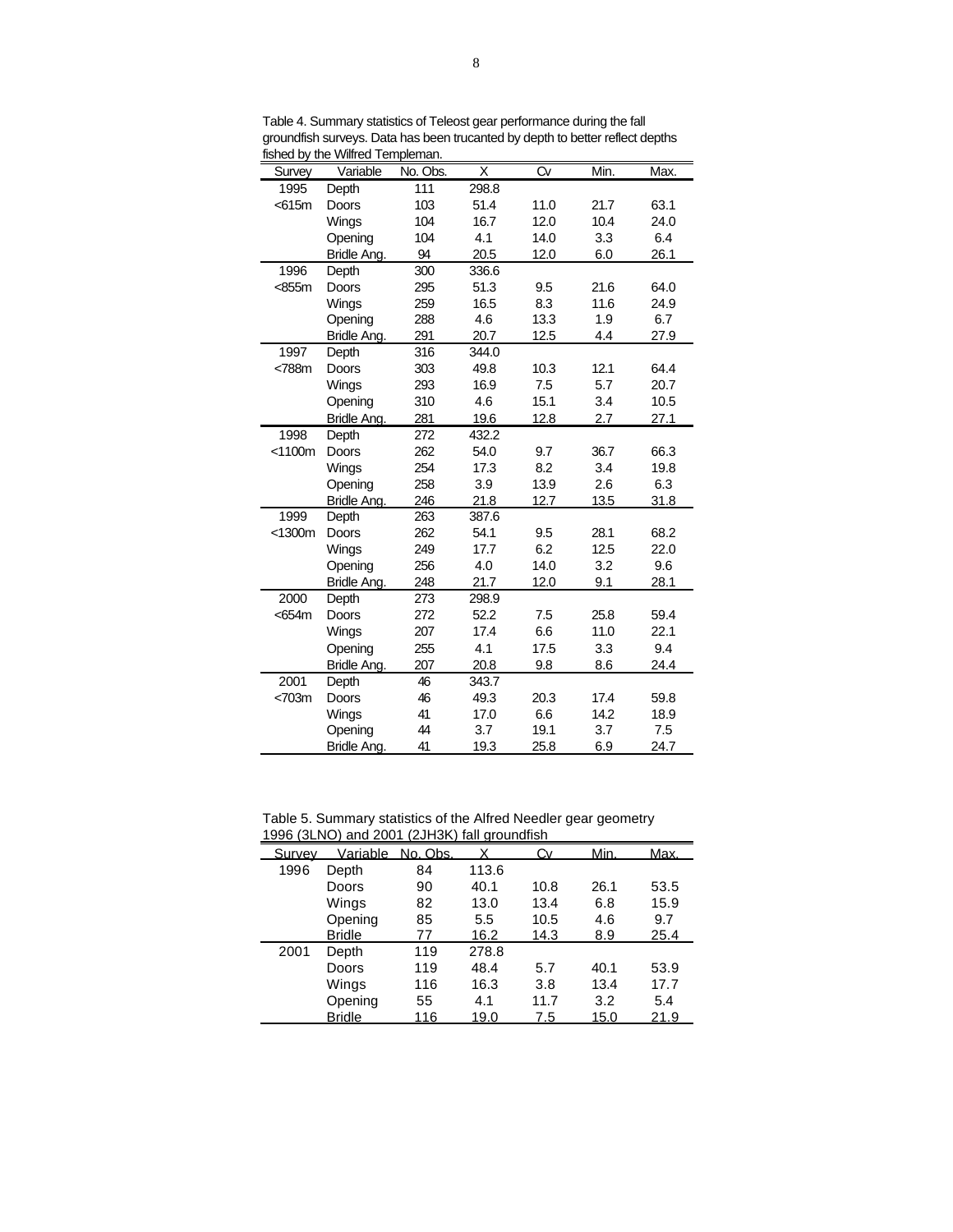| Survey | Variable    | No. Obs.                 | X             | O۷   | Min.    | Max. |
|--------|-------------|--------------------------|---------------|------|---------|------|
| 1996   | Depth       | 143                      | 215.2         |      |         |      |
|        | Doors       | 153                      | 46.6          | 11.2 | 24.5    | 53.8 |
|        | Wings       | 149                      | 16.1          | 7.5  | 13.1    | 21.6 |
|        | Opening     | 153                      | 4.7           | 8.5  | 4.0     | 5.9  |
|        | Bridle Ang. | 144                      | 18.0          | 15.4 | 5.4     | 22.0 |
| 1997   | Depth       | 158                      | 209.6         |      |         |      |
|        | Doors       | 162                      | 47.9          | 12.2 | 28.5    | 58.9 |
|        | Wings       | $\blacksquare$           |               |      |         |      |
|        | Opening     | 164                      | 4.6           | 10.2 | 2.7     | 6.9  |
|        | Bridle Ang. | $\overline{\phantom{a}}$ | $\frac{1}{2}$ |      |         |      |
| 1998   | Depth       | 118                      | 238.8         |      |         |      |
|        | Doors       | 126                      | 46.2          | 10.0 | 33.0    | 55.1 |
|        | Wings       | 110                      | 15.4          | 7.1  | 11.3    | 17.3 |
|        | Opening     | 124                      | 5.0           | 8.3  | 3.5     | 6.4  |
|        | Bridle Ang. | 104                      | 18.4          | 12.7 | 12.2    | 23.7 |
| 1999   | Depth       | 190                      | 220.5         |      |         |      |
|        | Doors       | 173                      | 44.8          | 11.5 | 14.1    | 56.3 |
|        | Wings       | 184                      | 15.8          | 7.2  | 12.6    | 18.6 |
|        | Opening     | 180                      | 4.6           | 10.3 | 3.8     | 6.4  |
|        | Bridle Ang. | 166                      | 17.3          | 12.7 | 11.9    | 22.5 |
| 2000   | Depth       | 177                      | 213.3         |      |         |      |
|        | Doors       | 175                      | 45.4          | 12.1 | 30.8    | 62.8 |
|        | Wings       | 168                      | 16.4          | 8.1  | 10.9    | 21.1 |
|        | Opening     | 158                      | 4.4           | 14.4 | $2.5\,$ | 8.1  |
|        | Bridle Ang. | 166                      | 17.2          | 16.3 | 10.0    | 26.1 |
| 2001   | Depth       | 186                      | 211.3         |      |         |      |
|        | Doors       | 127                      | 44.0          | 18.1 | 10.1    | 68.4 |
|        | Wings       | 172                      | 16.4          | 7.3  | 11.1    | 19.1 |
|        | Opening     | 171                      | 4.2           | 12.3 | 3.2     | 7.6  |
|        | Bridle Ang. | 112                      | 16.9          | 20.1 | 6.2     | 26.2 |

Table 6. Summary statistics of Wilfred Templeman gear geometry during the spring groundfish surveys of 3Ps.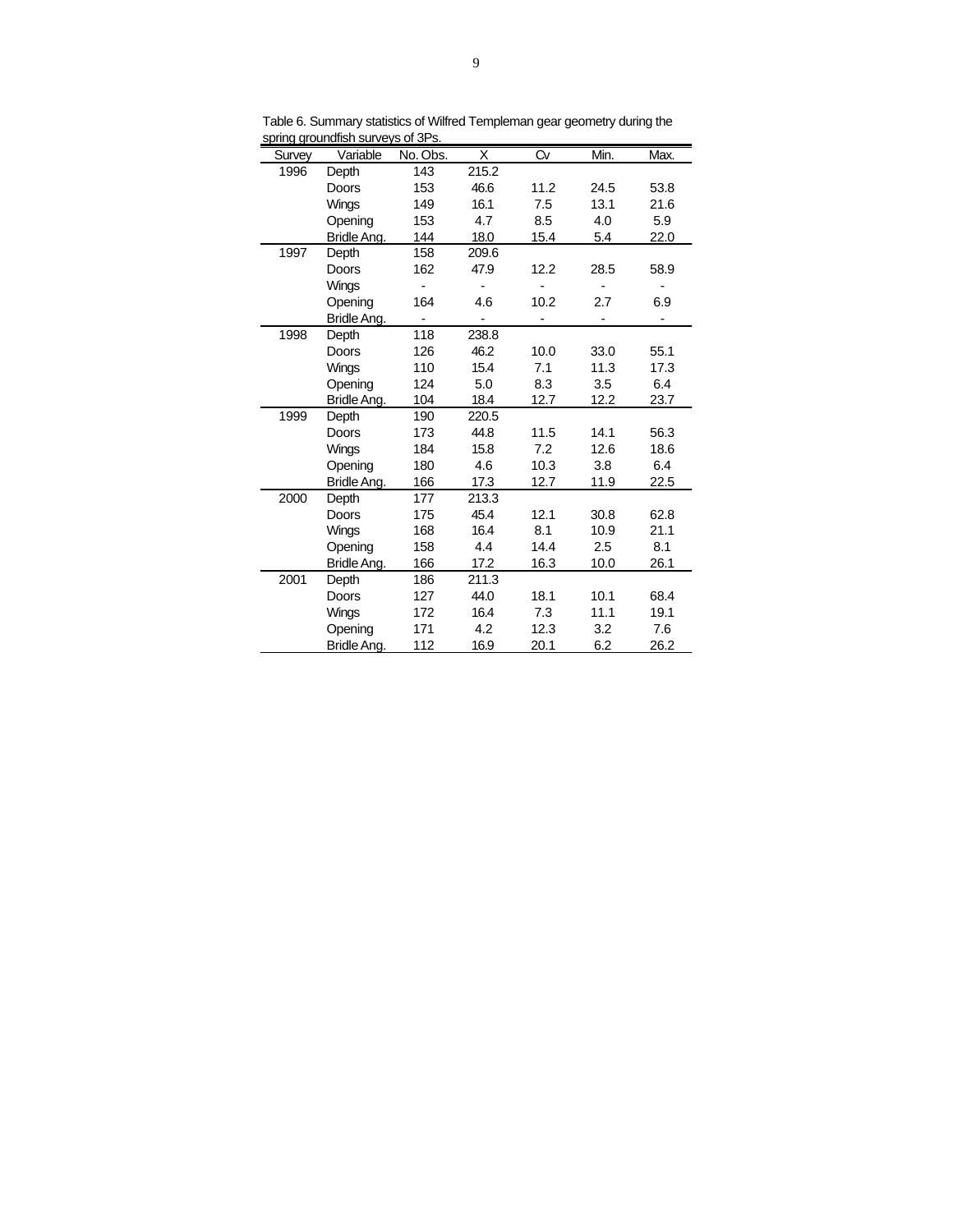| Survey | Variable    | No. Obs. | Χ     | O۷   | Min. | Max. |
|--------|-------------|----------|-------|------|------|------|
| 1996   | Depth       | 337      | 185.0 |      |      |      |
|        | Doors       | 337      | 44.9  | 10.4 | 13.9 | 65.6 |
|        | Wings       | 305      | 15.8  | 8.6  | 11.9 | 24.3 |
|        | Opening     | 334      | 4.9   | 8.9  | 3.1  | 6.2  |
|        | Bridle Ang. | 300      | 17.3  | 11.3 | 11.3 | 30.2 |
| 1997   | Depth       | 153      | 175.4 |      |      |      |
|        | Doors       | 152      | 43.4  | 13.1 | 25.5 | 56.7 |
|        | Wings       | 147      | 14.8  | 8.8  | 10.3 | 18.1 |
|        | Opening     | 149      | 5.0   | 11.0 | 4.1  | 9.2  |
|        | Bridle Ang. | 146      | 16.8  | 8.9  | 8.6  | 23.4 |
| 1998   | Depth       | 243      | 158.5 |      |      |      |
|        | Doors       | 192      | 43.8  | 10.9 | 30.4 | 68.4 |
|        | Wings       | 88       | 15.9  | 16.1 | 6.2  | 25.0 |
|        | Opening     | 222      | 4.9   | 10.4 | 3.4  | 10.2 |
|        | Bridle Ang. | 76       | 17.0  | 16.2 | 9.4  | 32.7 |
| 1999   | Depth       | 368      | 179.0 |      |      |      |
|        | Doors       | 358      | 42.8  | 9.6  | 30.0 | 53.7 |
|        | Wings       | 341      | 15.4  | 6.5  | 12.3 | 18.2 |
|        | Opening     | 339      | 4.6   | 13.1 | 1.8  | 10.9 |
|        | Bridle Ang. | 340      | 16.3  | 13.0 | 10.4 | 29.7 |
| 2000   | Depth       | 282      | 181.3 |      |      |      |
|        | Doors       | 278      | 41.9  | 10.6 | 25.7 | 54.8 |
|        | Wings       | 266      | 15.4  | 6.6  | 12.1 | 19.4 |
|        | Opening     | 265      | 4.5   | 12.4 | 2.3  | 9.6  |
|        | Bridle Ang. | 262      | 15.7  | 13.9 | 7.9  | 22.1 |
| 2001   | Depth       | 304      | 188.5 |      |      |      |
|        | Doors       | 291      | 44.1  | 9.1  | 34.1 | 55.4 |
|        | Wings       | 296      | 15.9  | 7.1  | 13.5 | 21.4 |
|        | Opening     | 295      | 4.3   | 10.5 | 3.1  | 6.6  |
|        | Bridle Ang. | 283      | 16.6  | 11.1 | 11.6 | 22.7 |

Table 7. Summary statistics of Wilfred Templeman gear during the spring groundfish surveys of 3LNO.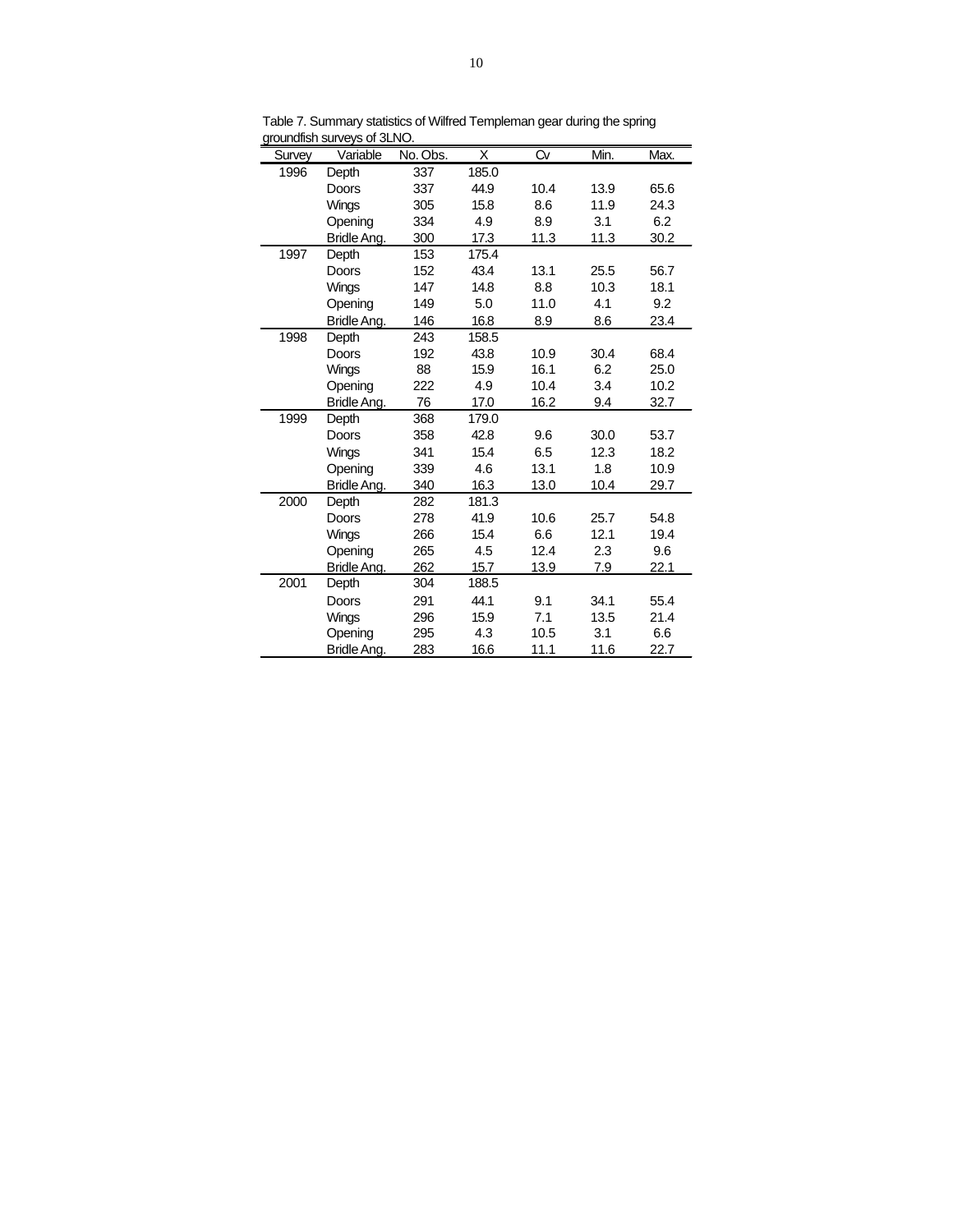| Parameter  | Comparison                                           | Т      | P<0.05      |
|------------|------------------------------------------------------|--------|-------------|
|            | Teleost (Fall 98)/Teleost (Fall 99)                  | 77557  | $P = 0.162$ |
|            | Teleost (Fall 99)/Teleost (Fall 00)                  | 93318  | $P = 0.878$ |
|            | Teleost (Fall 00)/Teleost (Fall 01)                  | 58189  | P<0.001     |
|            | Templeman (Fall 98)/Templeman (Fall 99)              | 92106  | P<0.001     |
|            | Templeman (Fall 99)/Templeman (Fall 00)              | 30265  | P<0.001     |
|            | Templeman (Fall 00)/Templeman (Fall 01)              | 75099  | P<0.001     |
|            | Teleost (Fall 98)/Templeman (Fall 98)                | 50755  | P<0.001     |
|            | Teleost (Fall 99)/Templeman (Fall 99)                | 107110 | P<0.001     |
|            | Teleost (Fall 00)/Templeman (Fall 00)                | 15012  | P<0.001     |
|            | Doorspread Teleost (Fall 01)/Templeman (Fall 01)     | 66279  | P<0.001     |
|            | Templeman (3Ps 98)/Templeman (3Ps 99)                |        | $P = 0.728$ |
|            | Templeman (3Ps 99)/Templeman (3Ps 00)                | 29205  | $P = 0.295$ |
|            | Templeman (3Ps 00)/Templeman (3Ps 01)                | 17953  | $P = 0.086$ |
|            | Templeman (3LNO 98)/Templeman (3LNO 99)              | 55660  | $P = 0.134$ |
|            | Templeman (3LNO 99)/Templeman (3LNO 20)              | 81305  | P<0.001     |
|            | Templeman (3LNO 00)/Templeman (3LNO 01)              | 29698  | P<0.001     |
|            | Alfred Needler (Fall 01)/Wilfred Templeman (Fall 01) | 39254  | P<0.001     |
|            | Alfred Needler (Fall 01)/Teleost (Fall 01)           | 9445   | P<0.001     |
|            | Teleost (Fall 98)/Teleost (Fall 99)                  | 76739  | $P = 0.027$ |
|            | Teleost (Fall 99)/Teleost (Fall 00)                  | 75910  | $P = 0.795$ |
|            | Teleost (Fall 00)/Teleost (Fall 01)                  | 45737  | P<0.001     |
|            | Templeman (Fall 98)/Templeman (Fall 99)              | 66213  | P<0.001     |
|            | Templeman (Fall 99)/Templeman (Fall 00)              | 30792  | P<0.002     |
|            | Templeman (Fall 00)/Templeman (Fall 01)              | 31063  | $P = 0.791$ |
|            | Teleost (Fall 98)/Templeman (Fall 98)                | 46947  | P<0.001     |
|            | Teleost (Fall 99)/Templeman (Fall 99)                | 97317  | P<0.001     |
|            | Teleost (Fall 00)/Templeman (Fall 00)                | 16895  | P<0.001     |
| Wingspread | Teleost (Fall 01)/Templeman (Fall 01)                | 46627  | P<0.001     |
|            | Templeman (3Ps 98)/Templeman (3Ps 99)                | 33656  | P<0.001     |
|            | Templeman (3Ps 99)/Templeman (3Ps 00)                | 27154  | P<0.001     |
|            | Templeman (3Ps 00)/Templeman (3Ps 01)                | 28835  | $P = 0.833$ |
|            | Templeman (3LNO 98)/Templeman (3LNO 99)              | 20176  | $P = 0.226$ |
|            | Templeman (3LNO 99)/Templeman (3LNO 00)              | 80057  | $P = 0.707$ |
|            | Templeman (3LNO 00)/Templeman (3LNO 01)              | 31662  | P=0.010     |
|            | Alfred Needler (Fall 01)/Wilfred Templeman (Fall 01) | 27312  | P<0.001     |
|            | Alfred Needler (Fall 01)/Teleost (Fall 01)           | 8742   | P<0.001     |

Table 8. Results of the MANN-WHITNEY rank sum test on Campelen 1800 trawl geometry parameters.

Table 9. Horizontal gear geometry increases with depth with little differences in variability between survey vessels in the year 2001 survey.

|           |    | Doorspread |                  |     |      |                  |    |              |        | Wingspread |      |                  |     |      |      |    |      |     |
|-----------|----|------------|------------------|-----|------|------------------|----|--------------|--------|------------|------|------------------|-----|------|------|----|------|-----|
|           |    | TE         |                  |     | WТ   |                  | AN |              |        | TE         |      |                  | WT  |      |      | AN |      |     |
| Depth     | n  | x          | O۷               | n   | x    | Cv               | n  | x            | Cv     | n          | x    | O۷               | n   | x    | Cv   | n  | x    | O۷  |
| $0 - 100$ |    |            |                  | 117 | 40.8 | 6.1              |    |              |        |            |      | -                | 111 | 15.1 | 5.3  |    |      |     |
| 101-200   |    | 46.5       | 28.0 100         |     | 44.3 | 5.2              | 45 | 47.3         | 3.6    | 6          | 16.7 | 0.5 <sub>l</sub> | 66  | 15.8 | 3.8  | 42 | 16.2 | 2.4 |
| 201-300   | 15 |            | 51.4 15.7        | 60  | 46.4 |                  |    | 18.8 34 48.0 | 5.9    | 11         | 17.0 | 5.4 <sub>l</sub> | 27  | 16.0 | 49.8 | 34 | 16.2 | 3.6 |
| 301-400   |    |            | 43.7 39.9        | 36  | 48.1 | 12.8             | 14 | 49.7         | 4.9    | 7          | 16.5 | 30.4             | 8   | 15.6 | 38.1 | 14 | 16.6 | 3.6 |
| 401-500   | 11 |            | 51.1 19.8        | 24  | 49.6 | 7.7              | 14 | 50.3         | 4.7 11 |            |      | 17.4 7.9         | 11  | 16.6 | 6.3  | 14 | 16.4 | 4.2 |
| 501-600   | 3  |            | 55.8 34.6        | 9   | 52.8 | 4.2              | 10 | 49.0         | 9.9    | 3          |      | 17.7 31.0        | 9   | 17.7 | 3.5  | 10 | 16.2 | 7.8 |
| 601-700   |    |            | 53.8 18.7        | 12  | 52.7 | 3.2 <sub>l</sub> | 2  | 51.5         | 1.6    | 3          |      | 16.4 12.0        | 9   | 17.6 | 4.1  | 2  | 16.6 | 1.3 |
| 701-800   | 5  |            | 56.5 17.4        |     |      |                  |    |              |        | 5          | 18.4 | 14.6             |     |      |      |    |      |     |
| 801-900   | 18 |            | 59.2 12.3        |     |      |                  |    |              | -      | 19         | 18.7 | 7.1              |     |      |      |    |      |     |
| 901-1000  | 18 | 60.6       | 9.5              |     |      | $\blacksquare$   |    |              | -      | 19         | 19.3 | 10.9             |     |      |      |    |      |     |
| 1001-1100 | 12 | 61.7       | 5.0 <sub>l</sub> |     |      | $\blacksquare$   |    |              |        | 11         | 19.1 | 6.0              |     |      |      |    |      |     |
| 1101-1200 | 27 | 61.5       | 11.4             |     |      | $\blacksquare$   |    |              |        | 27         | 19.6 | 9.4              |     |      |      |    |      |     |
| 1201-1300 | 7  | 62.7       | 11.5             |     |      |                  |    |              |        | 7          | 20.1 | 10.7             |     |      |      |    |      |     |
| 1301-1400 | 23 | 62.0       | 10.0             |     |      |                  |    |              |        | 21         | 19.3 | 9.4              |     |      |      |    |      |     |
| 1401-1500 |    | 66.1       | 4.0              |     |      |                  |    |              |        | 6          | 20.3 | 8.3              |     |      |      |    |      |     |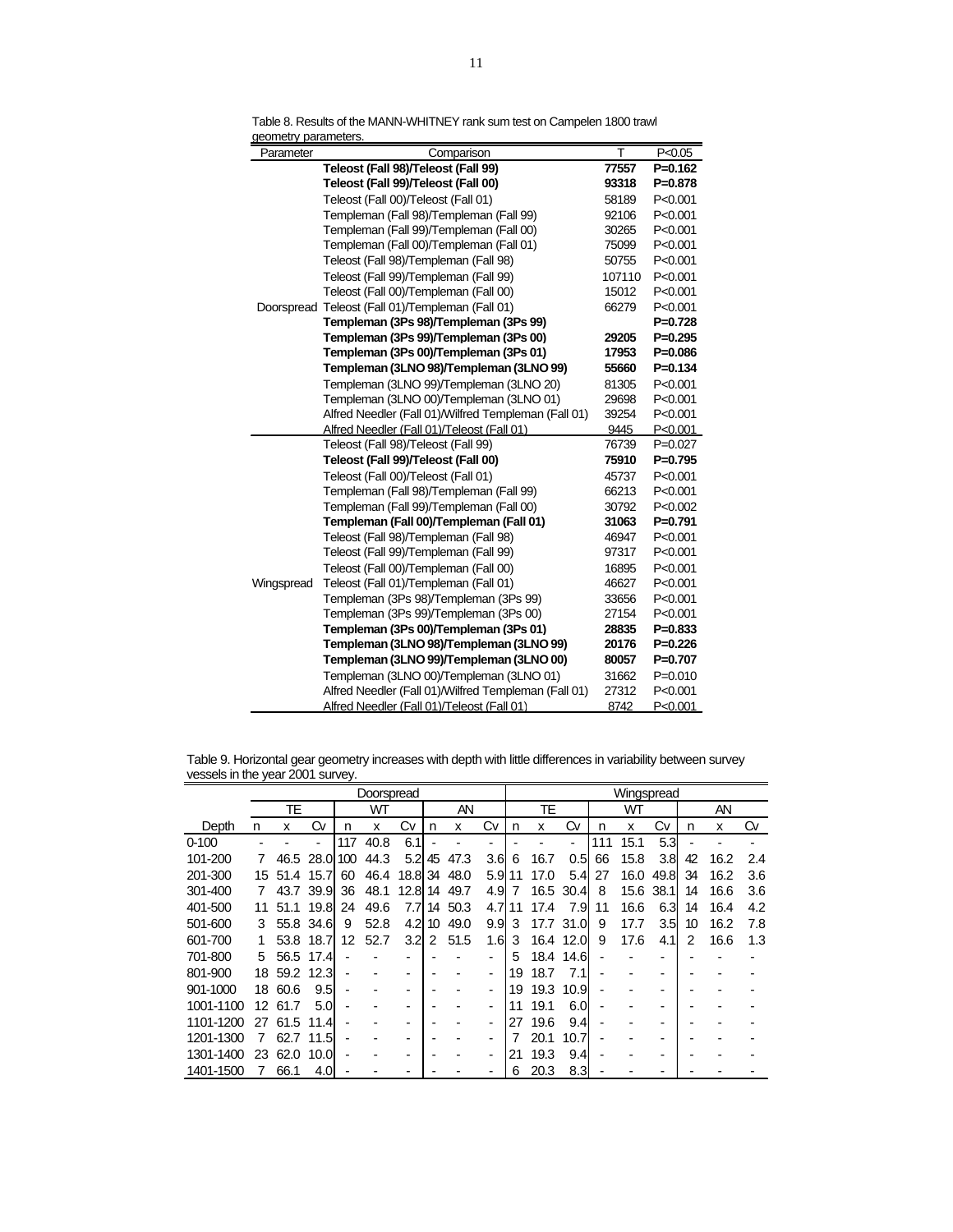|      |            |  | WT-Fall                             |     |                          |  | WT-Spring                |          | <b>TE-Spring</b> |  |                                                           |  |
|------|------------|--|-------------------------------------|-----|--------------------------|--|--------------------------|----------|------------------|--|-----------------------------------------------------------|--|
|      | Measured I |  |                                     |     | Measured                 |  |                          | Measured |                  |  |                                                           |  |
| Year | x          |  | cv% Fixed Diff.                     |     | x                        |  | cv% Fixed Diff.          |          | X                |  | cv% Fixed Diff.                                           |  |
| 1995 |            |  | 22.2 15.1 23.4                      | 1.2 |                          |  | 23.4                     |          |                  |  | 24.7 14.8 23.4 - 1.3                                      |  |
| 1996 |            |  | 25.2 14.5 23.4 - 1.8 22.7 13.1 23.4 |     |                          |  |                          | 0.7      |                  |  | 25.0 11.7 23.4 - 1.6                                      |  |
| 1997 |            |  | 23.1 14.2 23.4                      |     |                          |  |                          |          |                  |  | 0.3 22.7 14.1 23.4 0.7 25.4 10.7 23.4 -2.0                |  |
| 1998 |            |  | 22.1 11.0 23.4                      |     |                          |  | 1.3 22.7 19.6 23.4 0.7   |          |                  |  | $25.5$ $9.7$ $23.4$ $-2.1$                                |  |
| 1999 | 23.0       |  | 14.3 23.4                           |     |                          |  | $0.4$   23.4 12.1   23.4 |          |                  |  | $0.0$   25.5 $8.4$   23.4 $-2.1$                          |  |
| 2000 |            |  | 23.1 11.2 23.4                      |     | $0.3$   22.7 11.0   23.4 |  |                          |          |                  |  | 0.7 24.9 10.6 23.4 -1.5                                   |  |
| 2001 |            |  |                                     |     |                          |  |                          |          |                  |  | 22.8 11.3 23.4 0.6 23.3 11.9 23.4 0.1 27.5 15.3 23.4 -4.1 |  |
|      |            |  |                                     |     |                          |  |                          |          |                  |  |                                                           |  |

Table 10. Comparison of mean swept area calculated using measured and fixed wingspread ( x 1000).



Wing Spread



Fig. 1 Differences in mean door spread and wing spread between survey years are the result of differences in the mean depth fished between years (fall surveys).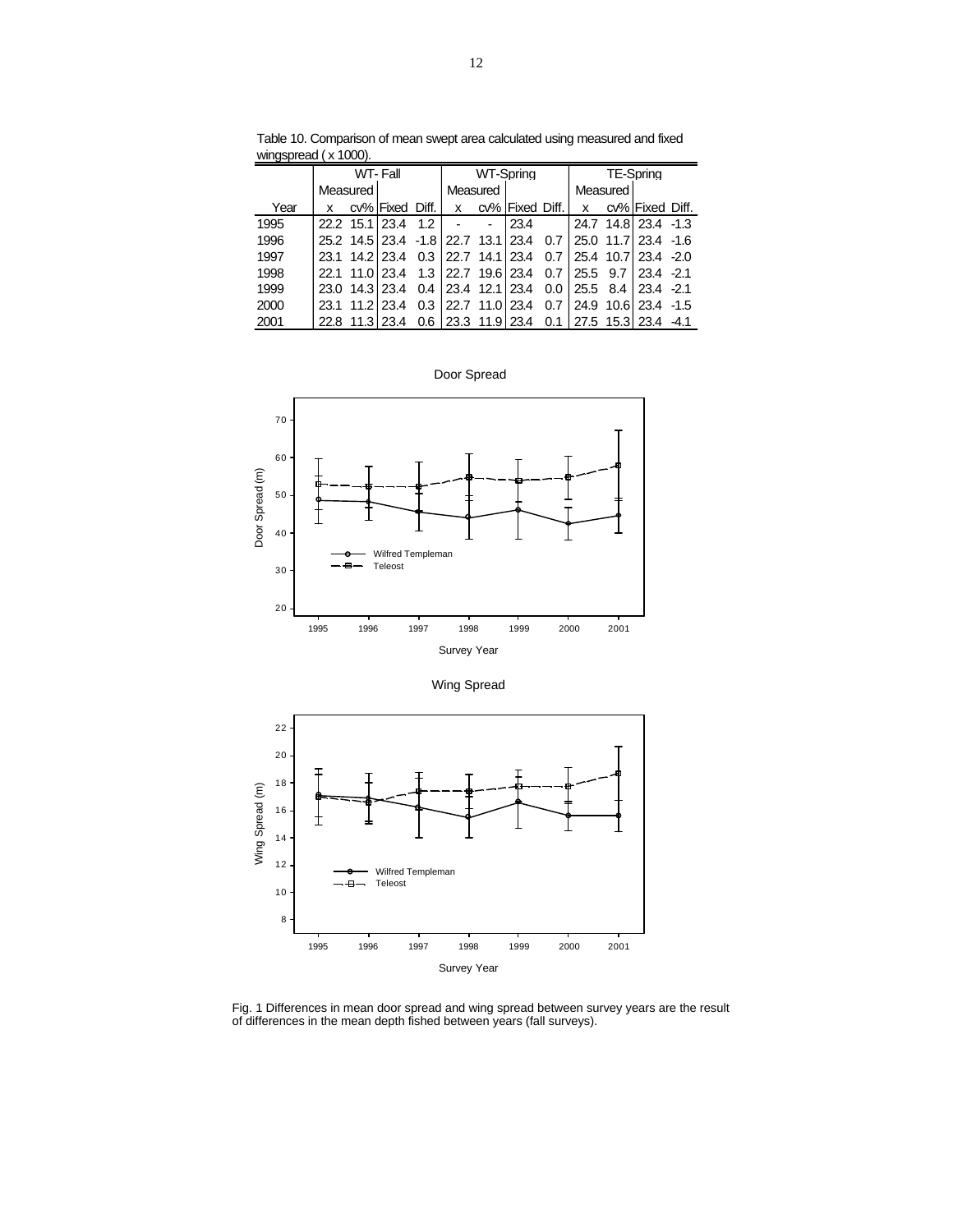

Fig. 2 Tow distance calculated from GPS vessel position for the Wilfred Templeman, Teleost and Alfred Needler during the fall survey and the Wilfred Templeman for the spring survey in 2001.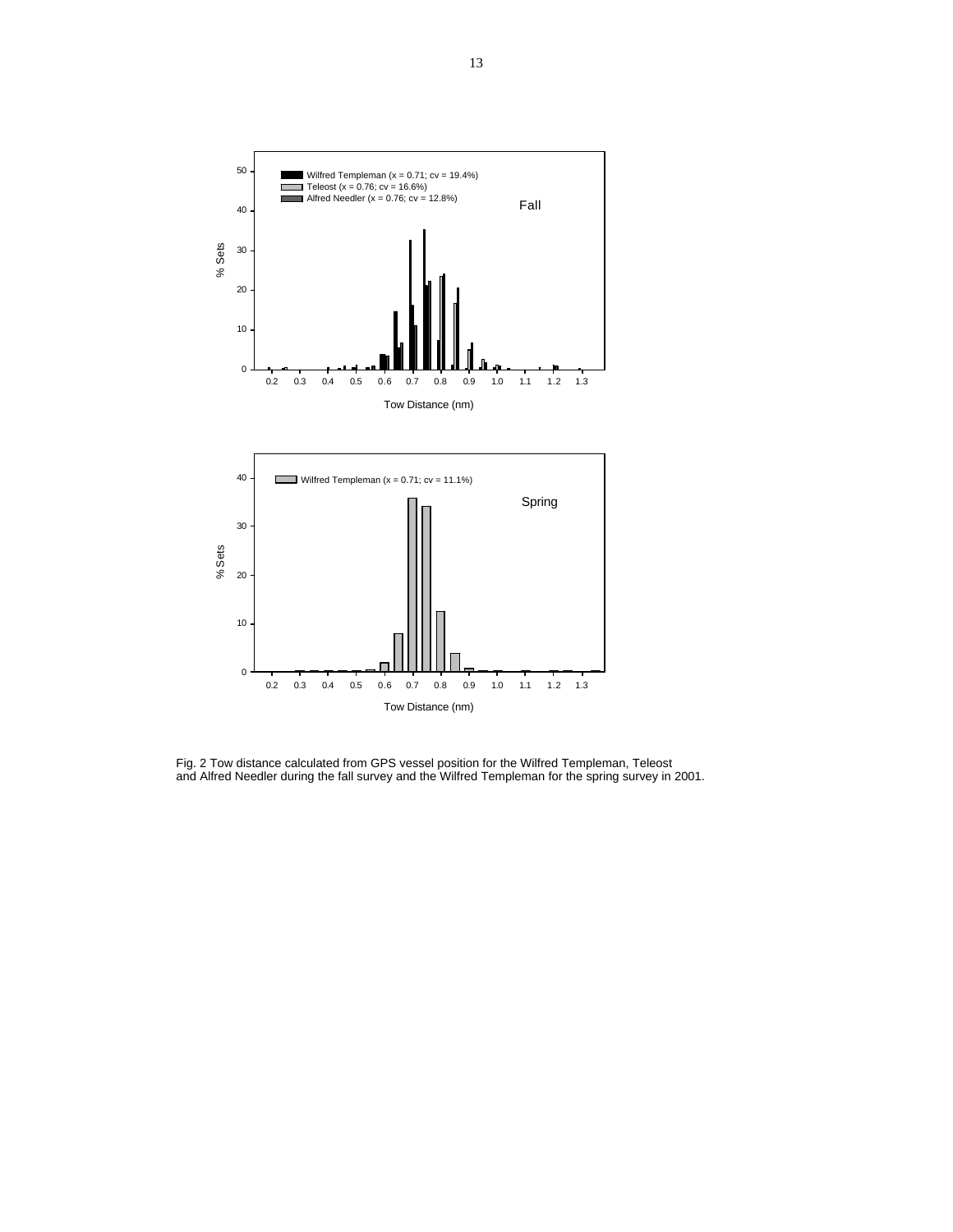



Fig. 3 Tow duration from CTD time on bottom for the Wilfred Templeman, Teleost and Alfred Needler during the fall survey (2J3KLMNO) and the Wilfred Templeman for the spring survey (3LNO) in 2001.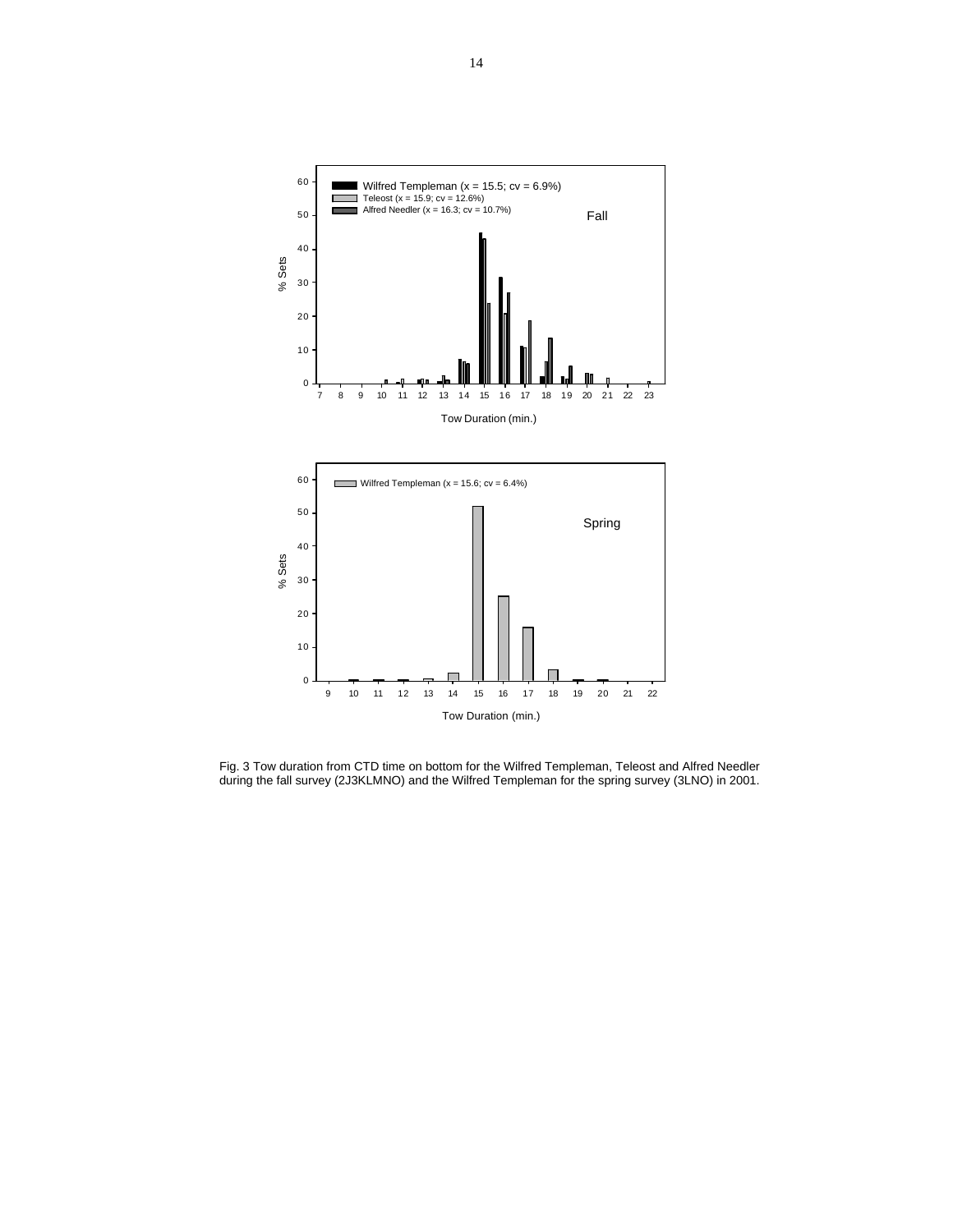

Wilfred Templeman

Fig. 4 Swept area calculated using measured wing spread for the Wilfred Templeman and Teleost during the fall survey of 2001. Dashed line represents swept area as calculated in STRAP.